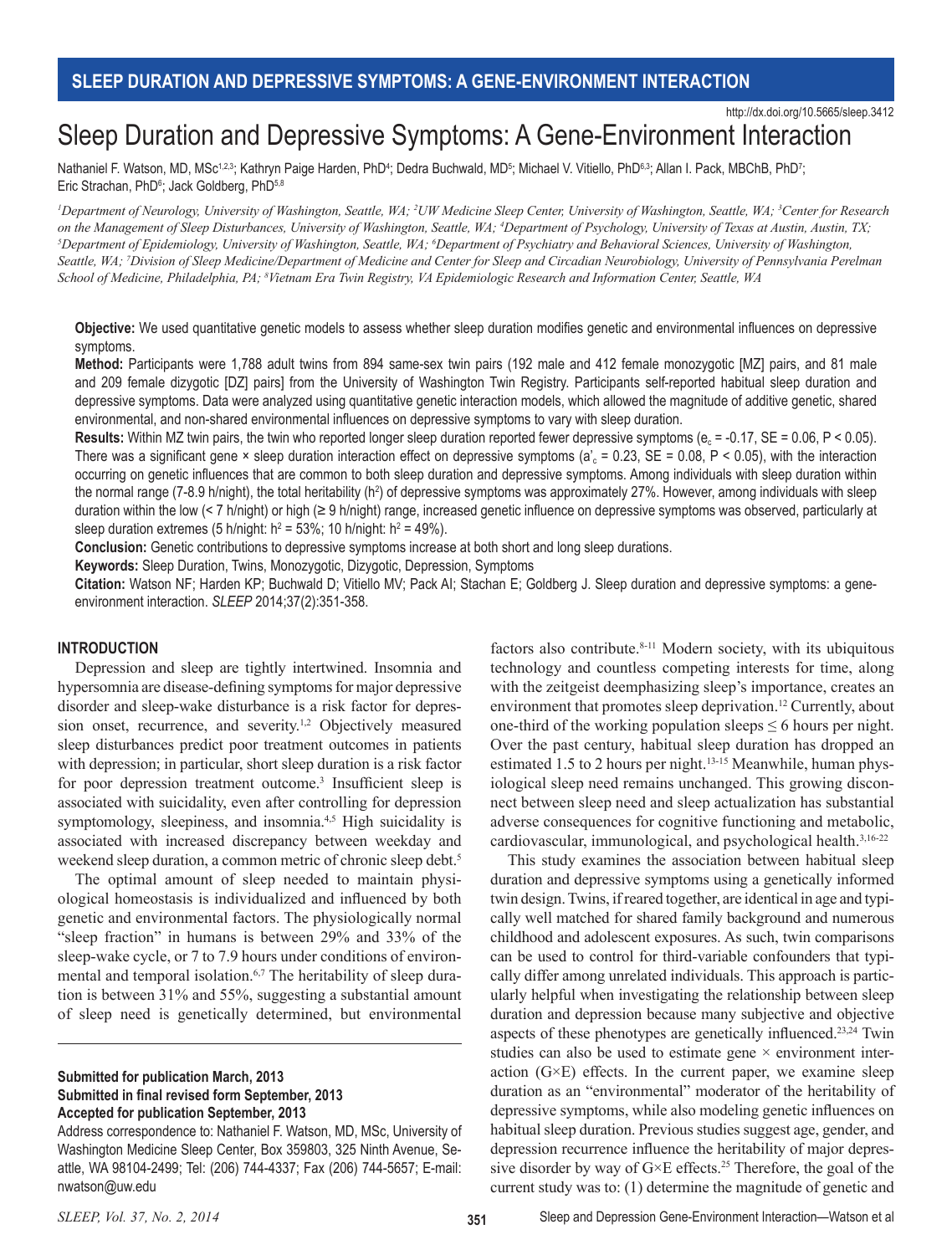

environmental influences on sleep duration and depressive symptoms, and (2) determine if sleep duration moderates genetic influences on depressive symptoms.

# **METHODS**

#### **Participants**

The University of Washington Twin Registry is a communitybased sample of twins constructed using data from the Washington State Department of Licensing. The minimum age for participation is 18 years. As of September 2013, the Registry consisted of over 8,000 pairs. Zygosity is determined using previously validated self-report methods that are correct  $\geq$  95% of the time.<sup>26,27</sup> Every twin enrolled in the Registry completes a recruitment survey. In 2006 and 2008, an additional health survey was mailed to more than 4,000 enrolled twins that included sleep duration and depression symptom questions. Since 2009, the recruitment survey has included the same questions. The data collection procedures were approved by the University of Washington Institutional Review Board. All twins were raised together.

#### **Measures**

### *Sleep Duration*

Habitual sleep duration was obtained from responses to the question, "On average, how long do you sleep per night?" reported in hours and minutes. For the purposes of our calculations we categorized sleep duration into 3 groups. Normal sleep duration was considered 7-8.9 h because this range encompasses the physiologically normal sleep fraction in humans<sup>6,7</sup> and the sleep duration considered normal in previous studies.<sup>28-30</sup> We classified sleep duration of  $\leq$  7 h per night as short sleep and  $\geq$  9 h per night as long sleep. One exception to these definitions involves our calculation of heritability. Heritability estimates are generated from model parameters that require a single number. Therefore, we defined normal sleep as 8 h/night, short sleep as 5 h/night, and long sleep as 10 h/night for these specific calculations.

# *Depressive Symptoms*

Depressive symptoms were measured using participants' self-report on the modified 3 question Patient Health

Questionnaire-9 (mPHQ-9), which asks "In the past 4 weeks, how often have you been bothered by the following problems": Little interest or pleasure in doing things; Feeling down, depressed, hopeless; and Feeling tired or having little energy. All items were rated on a 4-point Likert scale ranging from 0 = *Not at all* to 3 = *Nearly every day*. Responses were summed to yield depressive symptom scores (range  $= 0$  to 9; mean = 1.71; standard deviation (SD) =  $1.82$ ;  $25<sup>th</sup>$ -75<sup>th</sup> percentile  $= 0$  to 3). As described below in the section labeled "Sensitivity Analysis," we also conducted a complimentary analysis that omitted the item referring to "feeling tired or having little energy."

### *Sociodemographics*

Age, sex, and race were self-reported. Race was dichotomized into Caucasian and non-Caucasian (American Indian, Alaska Native, Native Hawaiian, Pacific Islander, Asian, Black or African American, or other) categories. Education was ascertained by the question, "What is the highest level of school you have completed?" A total of 7 responses were possible, ranging from "eighth grade or less" to "graduate or professional degree." The midpoint was "some college, but no degree or certificate."

### **Statistical Analyses**

We began by examining zygosity specific twin pair correlations for sleep duration and depressive symptoms. The *withintrait*, cross-twin correlations (e.g., the correlation between sleep duration in Twin A and sleep duration in Twin B) can be used to evaluate the magnitude of genetic and environmental influences on a given phenotype, while the *cross-trait*, crosstwin correlations (e.g., the correlation between sleep duration in Twin A and depressive symptoms in Twin B) can be used to evaluate the extent to which the association between sleep duration and depressive symptoms is accounted for by genetic versus environmental pathways.

Next we evaluated these questions more formally with quantitative genetic models using the software program M*plus* (Muthén & Muthén, 1998-2012). This approach allows modeling of genetic overlap and moderation effects between sleep duration and depressive symptoms. First, we fit a bivariate twin model, shown in Figure 1. Total variance in each of the observed phenotypes (the boxes labeled "Sleep Duration"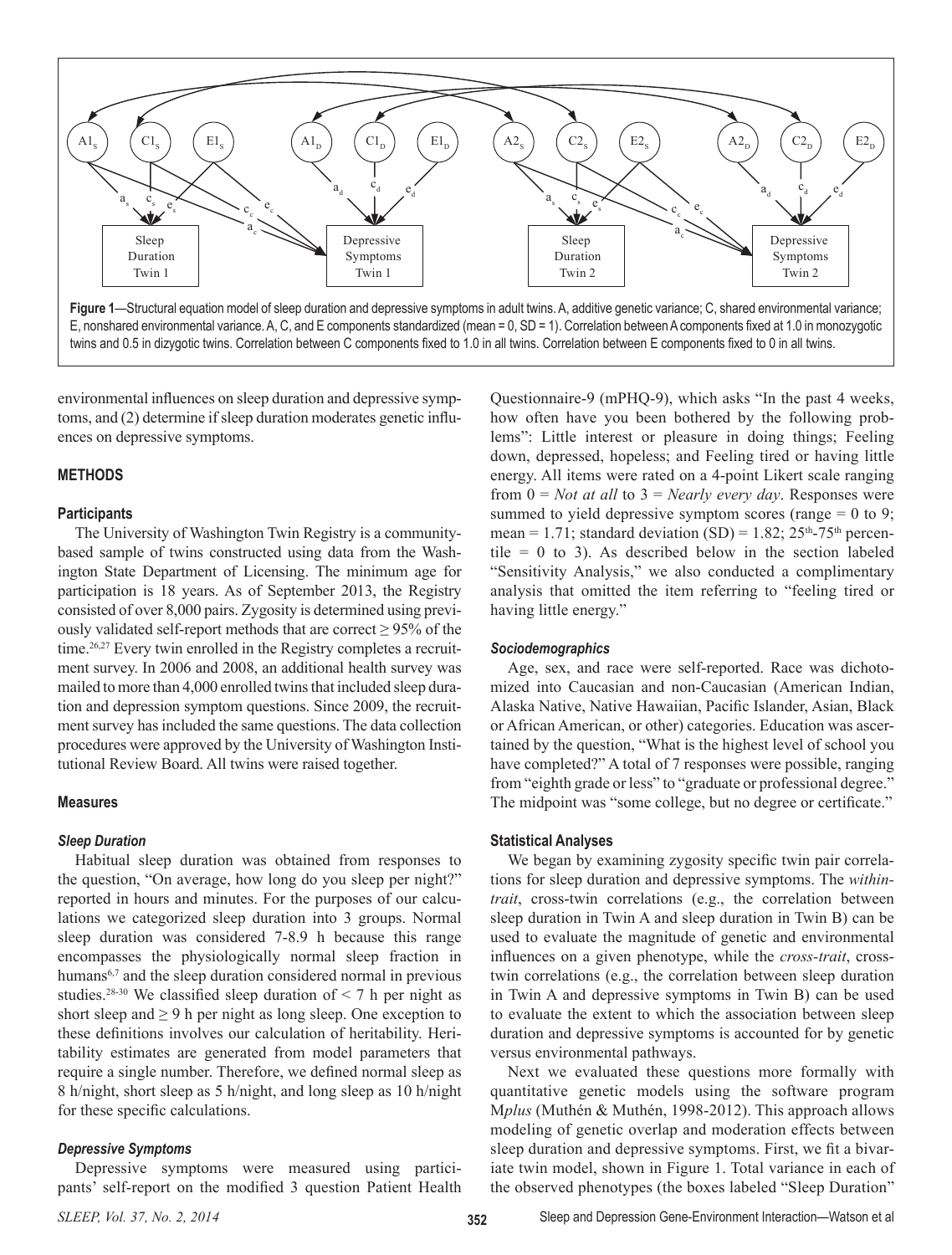| <b>Table 1</b> —Sample characteristics                  |        |           |      |
|---------------------------------------------------------|--------|-----------|------|
| <b>Twin Pairs</b>                                       |        | N(% )     |      |
| M7 male-male                                            |        | 192 (21%) |      |
| MZ female-female                                        |        | 412 (46%) |      |
| DZ male-male                                            |        | 81 (9%)   |      |
| DZ female-female                                        |        | 209 (23%) |      |
| Total                                                   |        | 894       |      |
| <b>Demographic Characteristics</b>                      |        | N(%)      |      |
| Caucasian                                               |        | 791 (88%) |      |
| No high school degree                                   |        | 22(2%)    |      |
| $\geq$ College degree                                   |        | 374 (42%) |      |
| <b>Study Variables</b>                                  | Range  | Mean      | SD   |
| Age (years)                                             | 19-89  | 36.1      | 15.3 |
| Sleep duration (hours)                                  | $1-12$ | 7.17      | 1.24 |
| Depressive symptoms                                     | 0-9    | 1.71      | 1.82 |
| MZ, monozygotic; DZ, dizygotic; SD, standard deviation. |        |           |      |

and "Depressive Symptoms") was decomposed into 3 latent factors: additive genetic influences (A), shared environmental influences (i.e., environmental influences that make siblings similar to one another, or C), and non-shared environmental influences (i.e., environmental influences that are unique to each twin, plus measurement error, or E). The ACE components for each phenotype were standardized (mean  $= 0$ ,  $SD = 1$ ) and the paths from the ACE components to the phenotype were estimated. The correlation between additive genetic influences (A) in the first and second member of each twin pair was fixed to 1.0 in monozygotic (MZ) twins and 0.5 in dizygotic (DZ) twins, consistent with genetic theory. The correlation between common environmental (C) factors was fixed to 1.0 in all pair types, whereas the correlation between unique environmental (E) factors was fixed to 0 in all pair types. Finally, depressive symptoms were regressed on the ACE components of sleep duration. These cross paths estimate the extent to which genetic and environmental influences on sleep duration also influence depressive symptoms. Previous authors have described the logic and parameterization of twin models in great detail.<sup>31</sup>

We fit an extension of the bivariate twin model that examined the interaction between sleep duration and the genetic influences on depressive symptoms. As illustrated in Figure 2, this interaction model allows the genetic and environmental cross paths between sleep duration and depressive symptoms (pathways labeled:  $a_c + a_c^*$ sleep;  $c_c + c_c^*$ sleep; and  $e_c + e_c^*$ sleep), as well as the residual genetic and environmental variation in depressive symptoms (pathways labeled:  $a_d + a_d^* s = c_d + c_d^* s = p$ ; and  $e_d + e_d^* s = p$ ), to vary as a function of habitual sleep duration. Note that the cross paths between the ACE components of sleep duration and depressive symptoms represent genetic and environmental influences on depressive symptoms that are *shared with* (common to) sleep duration, whereas the ACE components of depressive symptoms represent genetic and environmental influences *unique* to depressive symptoms. Further explanation about using variance components for testing gene-environment interactions are explained in detail elsewhere.32



**Figure 2**—Interaction model of sleep duration and depressive symptoms in adult twins. Only one twin per pair is shown. A, additive genetic variance; C, shared environmental variance; E, nonshared environmental variance. A, C, and E components standardized (mean =  $0$ , SD = 1). Correlation between A components fixed at 1.0 in monozygotic twins and 0.5 in dizygotic twins. Correlation between C components fixed to 1.0 in all twins. Correlation between E components fixed to 0 in all twins.



**Figure 3**—Mean depressive symptoms by sleep duration classification. Possible range of depressive symptoms = 0 to 9. Bars represent  $\pm$  1 SE. Data based on one randomly selected twin per pair. Differences between the groups statistically significant at  $P \le 0.05$  (see text).

### **RESULTS**

The study sample includes 1,788 individuals from 894 same-sex twin pairs (604 monozygotic [MZ], 290 dizygotic [DZ]). Sample characteristics are summarized in Table 1. Overall, the sample was composed of younger adults (mean = 36.1 years), who were welleducated (42% with a college degree or higher), predominantly Caucasian (88%), and female (69%). The most common twin relationship was female-female MZ pairs (46%). The mean sleep duration in the sample was in the normal range (mean  $= 7.17$  h). Most participants ( $n = 1,186, 66\%$ ) reported "normal" sleep duration (7-8.9 h), while 24% ( $n = 434$ ) reported "short" sleep ( $\leq 7$  h) and 9% (n = 166) reported "long" sleep ( $\ge$  9 h).

Sleep duration was negatively correlated with depressive symptoms ( $r = -0.16$ ,  $P \le 0.001$ ). As shown in Figure 3,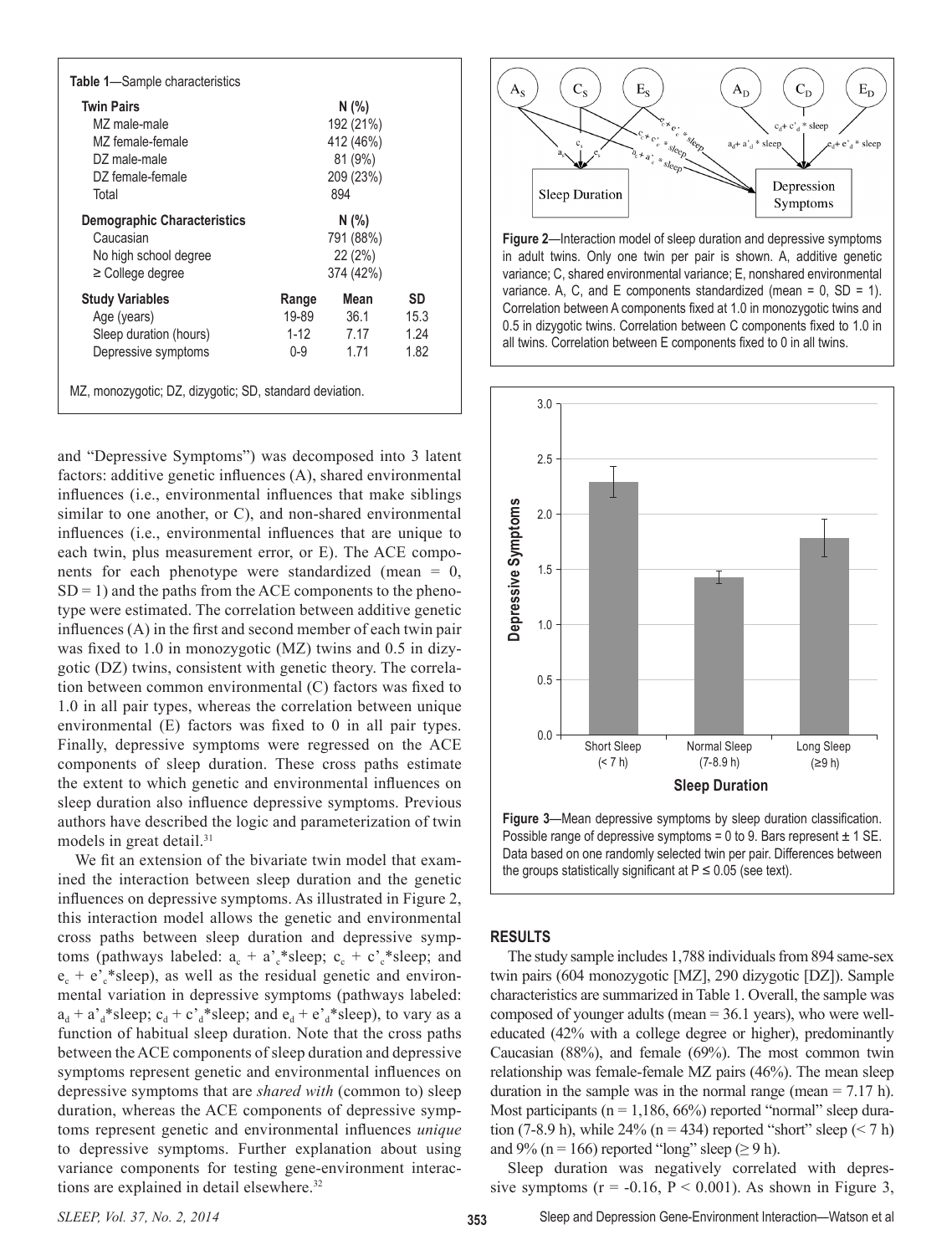individuals with normal sleep duration reported significantly fewer depressive symptoms, on average, than individuals with short (b =  $0.36$ , SE =  $0.18$ , P =  $0.05$ ) or long (b =  $0.86$ , SE =  $0.13$ ,  $P < 0.0001$ ) habitual sleep duration.

# **What are the Magnitudes of Genetic and Environmental Influences on Sleep Duration and Depressive Symptoms?**

The within-trait and cross-trait twin correlations for sleep duration and depressive symptoms are summarized in Table 2. The MZ correlation for sleep duration (0.36, 95% CI 0.29- 0.43) substantially exceeded the DZ correlation (0.14, 95% CI 0.02-0.25), suggesting that familial resemblance in sleep duration was primarily due to genetic influences, with minimal contribution of the shared environment. As expected, the MZ correlation for depressive symptoms (0.31, 95% CI 0.23-0.38) exceeded the DZ correlation (0.23, 95% CI 0.11-0.33), consistent with a genetic contribution to variance in depression. (The significance of the MZ-DZ differences was formally tested with

the quantitative genetic models, described below.) Finally, the cross-trait, cross-twin correlations were negligible (and not significantly different than zero) in either MZ or DZ twins. That is, twin A's sleep duration was unrelated to twin B's depressive symptoms (for comparison, the phenotypic correlation between sleep duration and depressive symptoms was  $-0.11$ ,  $P < 0.01$ ). These results suggest genetic influences on sleep duration do not account for the association between sleep duration and depressive symptoms.

These initial results were investigated more formally with quantitative genetic models. The bivariate model (Model 1, Table 3, illustrated in Figure 1) fit the data well ( $\chi^2 = 43.87$ ,  $df = 35$ ,  $P = 0.15$ , RMSEA = 0.024, CFI = 0.956, see footnote A).33 In addition to the full bivariate model, we also fit a reduced bivariate model (Model 2, Table 3), in which the shared environmental variance  $(c_s$  pathway) in sleep duration and the shared environmental pathway between sleep duration and depressive symptoms  $(c_c$  pathway) were fixed to zero. This reduced model

|           | Table 2-Within-trait and cross-trait twin correlations for sleep duration and depressive symptoms |                            |                                                   |  |  |
|-----------|---------------------------------------------------------------------------------------------------|----------------------------|---------------------------------------------------|--|--|
|           | <b>Within-Trait, Cross-Twin Correlations</b>                                                      |                            | <b>Cross-Trait, Cross-Twin Correlations</b>       |  |  |
| Zygosity  | <b>Sleep Duration</b>                                                                             | <b>Depressive Symptoms</b> | Sleep Duration - Depressive Symptoms <sup>a</sup> |  |  |
| <b>MZ</b> | $0.36*$                                                                                           | $0.31*$                    | $-0.03 / -0.03$                                   |  |  |
| DZ        | $0.14*$                                                                                           | $0.23*$                    | $0.01 / -0.06$                                    |  |  |

**\***Significantly different than zero at P < 0.05. <sup>a</sup> Two correlations are presented: Twin 1's sleep duration with Twin 2's depressive symptoms, and Twin 2's sleep duration with Twin 1's depressive symptoms.

also fit the data well ( $\chi^2 = 44.68$ ,  $df = 37$ ,  $P = 0.18$ ,  $CFI = 0.962$ ,  $RMSEA = 0.022$ , and the change in model fit was not significant  $(\Delta \chi^2 = 0.81, \Delta df = 2, P = 0.67).$ Consequently, these parameters were fixed to zero in all subsequent models.

Unstandardized parameter estimates from Model 2 are summarized in Table 3. There were

| <b>Parameter</b>                                | Model 1            | Model 2            | Model 3            | Model 4            |
|-------------------------------------------------|--------------------|--------------------|--------------------|--------------------|
| Covariates                                      |                    |                    |                    |                    |
| Age $\rightarrow$ Depressive Sx                 | $-0.01(0.003)^{*}$ | $-0.01(0.003)^{*}$ | $-0.01(0.003)^{*}$ | $-0.01(0.003)^*$   |
| Gender $\rightarrow$ Depressive Sx              | $0.34(0.11)^{*}$   | $0.34(0.11)^{*}$   | $0.28(0.10)^*$     | $0.32(0.10)^{*}$   |
| Age $\rightarrow$ Sleep Duration                | $-0.01(0.002)^{*}$ | $-0.01(0.002)^{*}$ | $-0.01$ * (0.002)* | $-0.01(0.002)^{*}$ |
| Gender $\rightarrow$ Sleep Duration             | $0.16(0.07)^{*}$   | $0.16(0.07)^{*}$   | $0.16(0.07)^{*}$   | $0.16(0.07)^{*}$   |
| Variation in Sleep Duration                     |                    |                    |                    |                    |
| Additive Genetic (as)                           | $0.66(0.08)^*$     | $0.70(0.04)^{*}$   | $0.70(0.04)$ *     | $0.64(0.05)^{*}$   |
| Shared Env. $(c_s)$                             | $-0.20(0.20)$      | [0]                | [0]                | $[0]$              |
| Non-Shared Env. (e.)                            | $0.97(0.03)^{*}$   | $0.97(0.03)^{*}$   | $0.97(0.03)^{*}$   | $1.01(0.03)^{*}$   |
| Sleep Duration $\rightarrow$ Depressive Sx      |                    |                    |                    |                    |
| $A \rightarrow$ Depressive Sx (a <sub>c</sub> ) | 0.12(0.28)         | $-0.11(0.09)$      | 0.08(0.11)         | $0.19(0.09)^{*}$   |
| Sleep Interaction $(a')$                        |                    |                    | $0.23(0.08)^{*}$   | $0.50(0.06)^{*}$   |
| $C \rightarrow$ Depressive Sx (c.)              | $0.73(0.27)^{*}$   | [0]                | [0]                | [0]                |
| $E \rightarrow$ Depressive Sx (e <sub>c</sub> ) | $-0.19(0.06)^*$    | $-0.17(0.06)^*$    | $-0.10(0.08)$      | $-0.17(0.07)^*$    |
| Sleep Interaction (e' $_{\circ}$ )              |                    |                    | 0.05(0.05)         | $-0.11(0.03)^{*}$  |
| Unique Variation in Depressive Sx               |                    |                    |                    |                    |
| Additive Genetic (a <sub>d</sub> )              | $0.66(0.36)^{*}$   | $0.75(0.30)^{*}$   | 0.33(0.63)         | $0.88(0.27)^{*}$   |
| Sleep Interaction $(a'_d)$                      |                    |                    | $-0.44$ (.28)      | [0]                |
| Shared Env. $(c_d)$                             | 0.00(1.40)         | $0.65(0.31)^{*}$   | $0.80(0.24)$ *     | 0.18(1.17)         |
| Sleep Interaction $(c'_d)$                      |                    |                    | 0.36(0.32)         | [0]                |
| Non-Shared Env. $(e_{d})$                       | $1.54(0.04)^{*}$   | $1.54(0.04)^{*}$   | $1.42(0.06)$ *     | $1.45(0.05)^{*}$   |
| Sleep Interaction (e' $_{d}$ )                  |                    |                    | $-0.01(0.03)$      | [0]                |

Model 1 is the full bivariate model. Model 2 is the reduced bivariate model that fixed shared environmental variance (C) in sleep duration and the shared environmental pathway between sleep duration and depressive symptoms to zero. Model 3 is the full interaction model. Model 4 is the reduced interaction model that fixed interactions on the unique variation in depressive symptoms to zero. \*P < 0.05.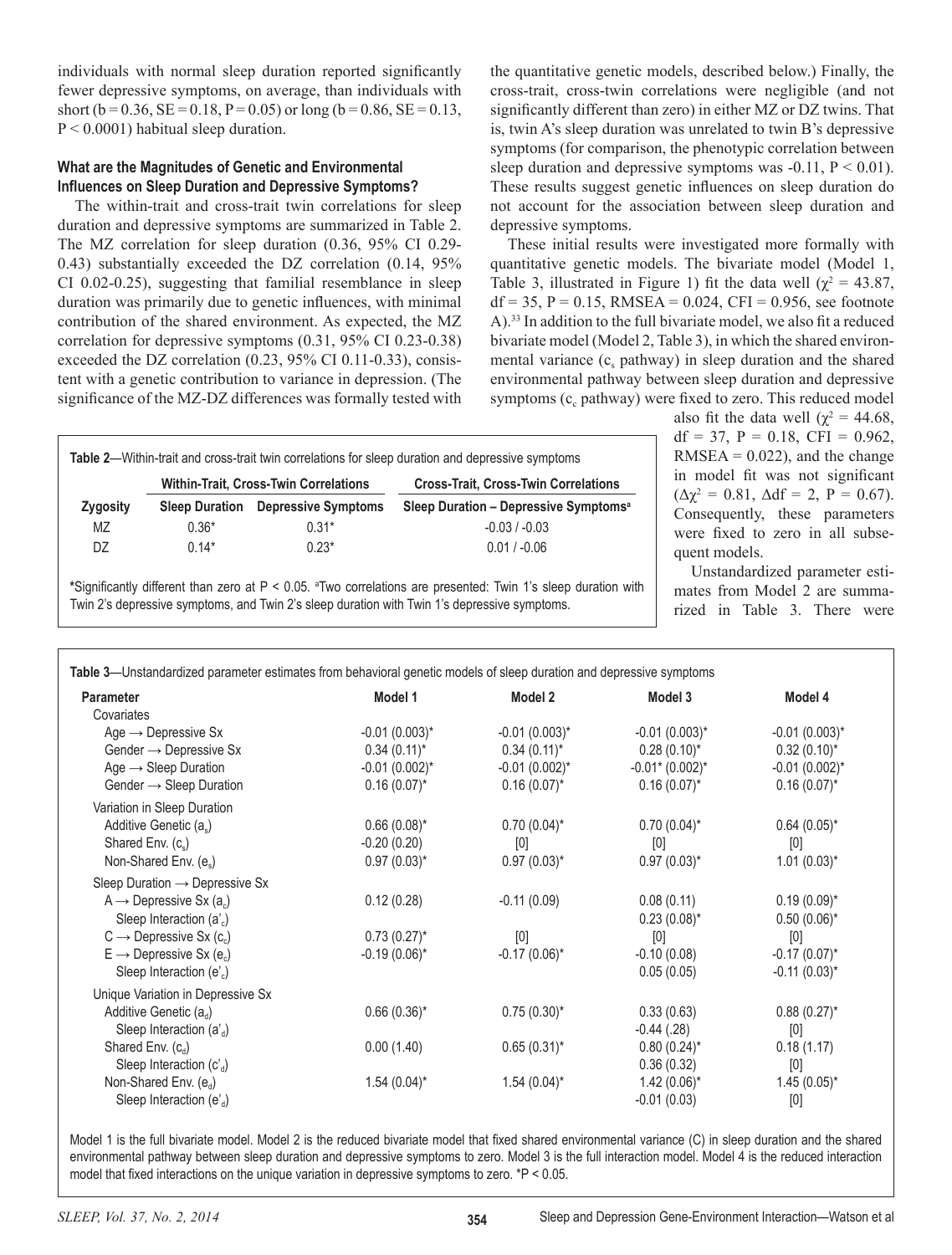significant effects of age and gender on both sleep duration and depressive symptoms: older adults and males, on average, reported shorter sleep durations and fewer depressive symptoms, consistent with previous studies.<sup>34,35</sup> Controlling for age and gender, there were significant additive genetic  $(a_s)$  and nonshared environmental  $(e_5)$  influences on sleep duration: 34% of the variance in sleep duration was due to additive genetic differences  $[0.70^2 / (0.70^2 + 0.97^2) = 0.34]$ , and the remaining 66% was due to non-shared environmental factors. There was also a significant non-shared environmental pathway  $(e<sub>c</sub>)$  between sleep duration and depressive symptoms: within MZ twin pairs, the twin who reported longer sleep duration reported fewer depressive symptoms ( $e_c$  = -0.17, SE = 0.06, P < 0.05). Finally, of the residual (unique) variation in depressive symptoms, 17% was due to additive genetic factors  $[0.75^2 / (0.75^2 + 0.65^2 + 1.05^2)]$  $1.54<sup>2</sup>$ ) = 0.17], 13% to shared environmental factors, and the rest (70%) to non-shared environmental factors.

# **Does Sleep Duration Moderate Genetic Influence on Depressive Symptoms?**

Unstandardized parameter estimates from Model 3 are summarized in Table 3. We found evidence for a significant interaction between sleep duration and the genetic crosspath from sleep duration to depressive symptoms ( $a<sub>c</sub> = 0.23$ ,  $SE = 0.08$ ,  $P < 0.05$ ). There were no significant interactions on the unique variance components for depressive symptoms (parameters  $a_d$ ,  $c_d$ , and  $e_d$ ). That is, the genes that were *not* shared with sleep duration were also not moderated by sleep duration; it was the shared genetic mechanism (genes that overlap between sleep duration and depressive symptoms) that became more influential as individuals diverged from normal sleep. Consequently, we fit a reduced model (Model 4) that fixed the interaction terms on the unique variance components to zero. Results from Model 4 are illustrated in Figure 4. Genetic influences on depressive symptoms were greater among individuals with either high or low sleep duration. That is, as sleep duration diverges from normal (7-8.9 h/night), genetic vulnerabilities common to both sleep duration and depressive symptoms become more influential.

To further illustrate these results, we calculated the modelimplied heritability of depressive symptoms for individuals with habitual sleep durations of 8 h/night (within our defined range of normal sleep), 5 h/night (within our defined range of short sleep), and 10 h/night (within our defined range of long sleep). Among individuals sleeping 8 h/night, the total heritability of depressive symptoms was approximately 27% (95% CI 0% to 58%). However, among individuals with short or long sleep duration we observed increased genetic influence on depressive symptoms, particularly at sleep duration extremes (5 h/night:  $h^2 = 53\%$  [95% CI 31% to 75%]; 10 h/night:  $h^2 = 49\%$  [95% CI 26% to 72%]). Therefore sleep durations outside the normal range increased the genetic risk for depressive symptoms.

#### **Sensitivity Analysis**

Because our depressive symptoms measure, the mPHQ-9, included an item that referred to "feeling tired or having little energy," we conducted a sensitivity analysis that omitted this item from the mPHQ-9 sum score. Notably, the pattern of results was unchanged: there was a significant interaction



**Figure 4**—Proportion of total variance in depressive symptoms due to genetic, shared environmental, and non-shared environmental influences, by sleep duration. Implied by parameters from bivariate interaction model (Model 4, Table 3).

between the genetic cross-path and sleep duration ( $a<sub>c</sub> = 0.13$ *,*  $SE = 0.5$ ,  $P = 0.01$ ), resulting in U-shaped curve, with stronger genetic effects at both short and long sleep durations. Moreover, the interaction between sleep duration and genetic influences unique to depression remained nonsignificant ( $a_d^* = 0.01$ ,  $SD = 0.18$ ,  $P = 0.96$ ).

#### **DISCUSSION**

We found that genetic influences on depressive symptoms were moderated by habitual sleep duration. Both short and long sleep extremes were associated with the highest heritability of depressive symptoms. As sleep duration moved away from the extremes and toward the "normal" range, the effect of the nonshared environment was more strongly associated with depressive symptoms, while genetic factors became less important. These findings show a gene-environment interaction between sleep duration and depressive symptoms.

Although our study does not specify the shared genetic factors that drive this interaction, recent findings suggest candidate genes and pathways. The CLOCK gene encodes a transcription factor that influences both the persistence and period of circadian rhythms and variants in the human CLOCK gene are associated with sleep duration.<sup>36-38</sup> A point mutation in DEC2, a gene that regulates both CLOCK and another circadian gene ARNTL, is associated with short habitual sleep duration.39 ARNTL, in turn, encodes a protein that heterodimerizes with CLOCK creating a complex that activates circadian rhythm associated genes including PER1 and is associated with sleep and wake onset times.<sup>37</sup> ARNTL, PER2, and NPAS2 form a functional unit in the circadian system and polymorphisms in these genes are associated with seasonal affective disorder.<sup>40</sup> The gene ABCC9 encodes an ATP-sensitive potassium channel and a recent GWAS study identified a polymorphism in this gene that explained 5% of the variance in usual sleep duration.<sup>41</sup> Variants in ABCC9 have also been found to be associated with depressive symptoms.42 Polymorphisms in 5-hydroxytryptamine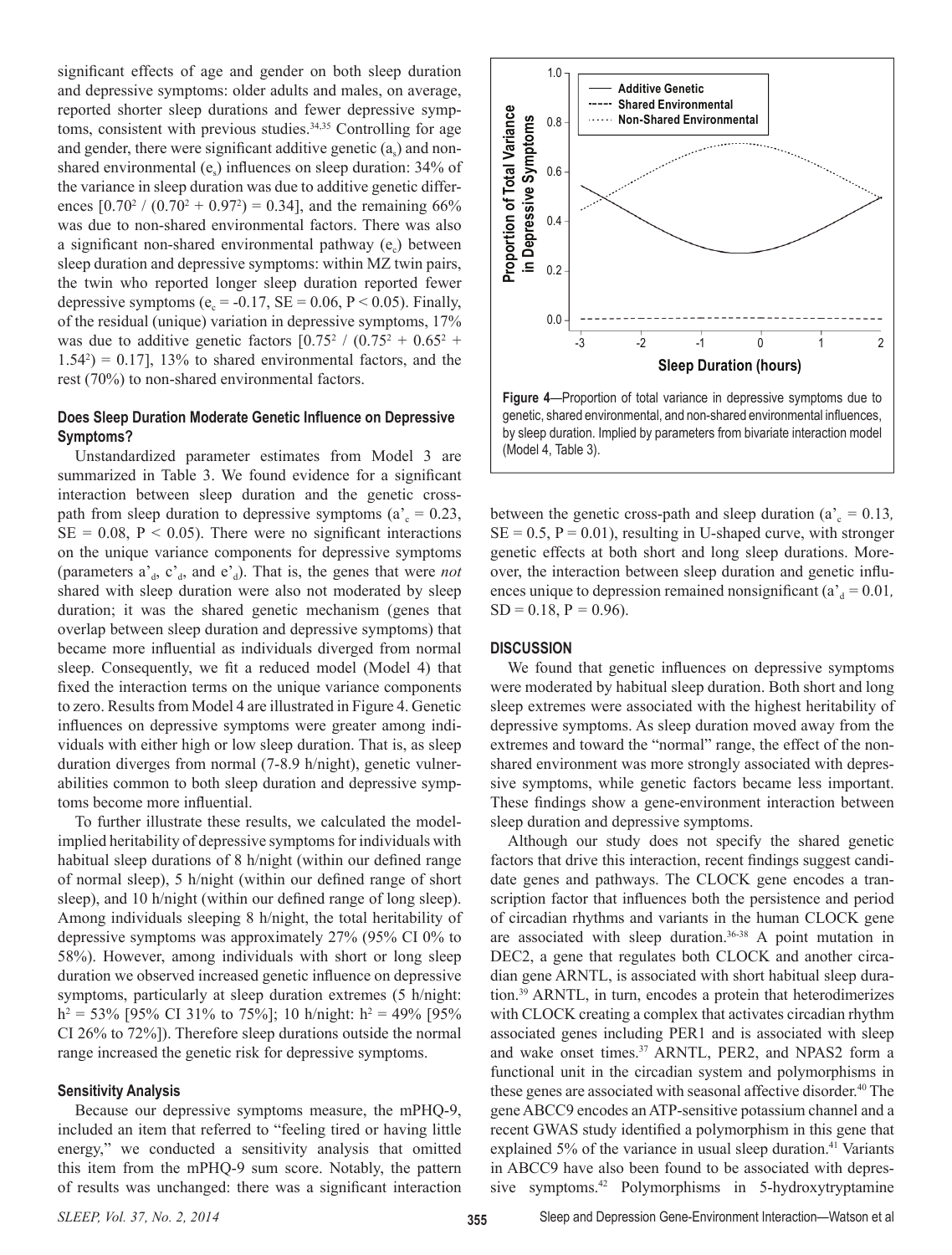transporter linked polymorphic region (5-HTTLPR) are associated with clinical response to sleep deprivation in bipolar depression<sup>43</sup> and short sleep with higher depressed mood in young adults.44 Taken together these studies suggest that genes related to circadian rhythms, coupling of cell metabolism to electrical activity, and serotonergic neurotransmission may be central to the gene/environment interaction we report in this study.

Sleep deprivation, either total or partial, has long been considered a treatment option for depression.45-49 Approximately 46% to 70% of depressed patients respond to sleep deprivation, with improvement observed for all signs and symptoms of major depressive disorder.<sup>45</sup> However, the therapeutic response is usually temporary, lasting no more than several days, with the vast majority eventually relapsing and some experiencing worsening of their depression. $50-52$  Further, sleep reduction can provoke manic or hypomanic episodes in predisposed patients. $53$  At present, there is no convincing mechanism explaining the therapeutic benefits of sleep deprivation, although a number of hypotheses have been proposed including effects on: homeostatic sleep drive,<sup>54</sup> cerebral adenosine concentrations,<sup>55</sup> and synaptic monoamines—particularly serotonin and dopamine.43,44,56-58 In contrast, the long term effects of habitual short sleep are well-established and include adverse endocrine,<sup>59</sup> immune,<sup>19,60,61</sup> metabolic,<sup>62,63</sup> and functional impairment,  $64,65$  resulting in diabetes,  $16,66,67$  cardiovascular disease,<sup>17,21,68-71</sup> obesity,<sup>11,72,73</sup> transportation accidents,<sup>74-76</sup> and reduced longevity.<sup>77</sup> These factors, along with our current findings, raise questions about the value of sleep curtailment as a depression treatment. Alternatively, our study suggests that normalization of sleep duration may reduce genetic risk for depressive symptoms allowing greater influence of environmental factors, such as psychotherapy, on mood. The therapeutic implications of this finding deserve further research.

The "normal" amount of sleep for any individual is age dependent and determined by the amount required to maintain physiological homeostasis and daytime alertness. Studies of humans in environmental isolation suggest 7 to 9 hours per night encompasses normal sleep for the majority of individuals.<sup>6,7</sup> This range also includes the amount of sleep considered normal in numerous epidemiological studies assessing the untoward effect of short sleep.<sup>10,17,21,77</sup> Because about a third of sleep need is heritable, $<sup>11</sup>$  with substantial variability from person to person,</sup> the precise amount of sleep needed for optimal health and functioning is best determined by the individual. This would be ascertained by the amount of sleep calculated from bedtime to natural wake time following a period of sleep saturation.

Both insomnia and insufficient sleep represent short sleep, but are physiologically distinct entities. Those with insomnia "can't sleep," while those with insufficient sleep "won't sleep." When compared to healthy controls, insomnia patients have higher scores on the multiple sleep latency test,<sup>78</sup> an objective measure of sleep-ability where subjects are given four to five opportunities to take a 20-minute nap during the day generating a mean sleep latency score in minutes. This, along with the fact that insomnia patients may misperceive sleep for wakefulness makes insomnia a state of hyperarousal with decreased sleep drive.79,80 In contrast, both acute and chronic sleep deprivation decreases scores on the multiple sleep latency test.<sup>81</sup> Therefore, the short sleep of insomnia, a common symptom of depression,

is physiologically distinct from the short sleep of sleep deprivation. We did not assess insomnia as a covariate in our analysis, but these distinctions suggest that future studies should assess if insomnia modifies the gene by environment interaction between short sleep and depressive symptoms.

Our study has several limitations. Our twins were predominantly younger adult Caucasian women, and therefore our results should be applied to the general population with caution. In particular, future research should examine the relation between sleep and depressive symptoms in racial/ethnic minorities. It should be noted that our sample was derived from the community and not from a clinical population seeking healthcare. Self-reported sleep duration and depressive symptoms are commonly used in observational studies but can be problematic. However, the PHQ-9, from which the mPHQ-9 was derived for this study, is accurate as a screening instrument for depression, $82,83$  and self-reported sleep duration approximates objective measures of sleep length,<sup>84,85</sup> although recent studies suggest it may be biased by overestimation.<sup>86</sup> Future studies assessing gene-environment interactions between sleep duration and depression would benefit from direct objective measures or related endophenotype quantification.

In conclusion, this is the first study to demonstrate a gene by environment interaction between habitual sleep duration and depressive symptoms. Both short ( $\leq$  7 h/night) and long ( $\geq$  9 h/ night) sleep increased the heritability of depressive symptoms, suggesting genetic risk for depressive symptoms increases as twins move away from normal sleep duration (7-8.9 h/night). This works suggests that environmentally mediated treatments for depression may have the greatest opportunity for success when administered in a patient sleeping normal amounts of time. Future research should consider the effects of habitual sleep duration on treatment success.

# **FOOTNOTE**

A. The  $\chi^2$  statistic tests the discrepancy between the observed data values and the model-expected values, with values not significantly different from zero ( $P > 0.05$ ) indicating that the model fits the data well. RMSEA (root mean square error of approximation) and CFI (comparative fit index) are alternate indices of model fit, with RMSEA values < 0.06 and CFI values > 0.95, indicating good model fit.

# **DISCLOSURE STATEMENT**

This was not an industry supported study. This work was supported by NIH grants K23HL083350, P30NR011400, and a University of Washington General Clinical Research Center Pilot Grant. The authors have indicated no financial conflicts of interest.

#### **REFERENCES**

- 1. American Psychiatric Association. Diagnostic and statistical manual of mental disorders. Washington, DC: American Psychiatric Association, 2000.
- 2. Naismith SL, Rogers NL, Lewis SJ, et al. Sleep disturbance relates to neuropsychological functioning in late-life depression. J Affect Disord 2011;132:139-45.
- 3. Troxel WM, Kupfer DJ, Reynolds CF 3rd, Frank E, Thase ME, Miewald JM, Buysse DJ. Insomnia and objectively measured sleep disturbances predict treatment outcome in depressed patients treated with psychotherapy or psychotherapy-pharmacotherapy combinations. J Clin Psychiatry 2012;73:478-85.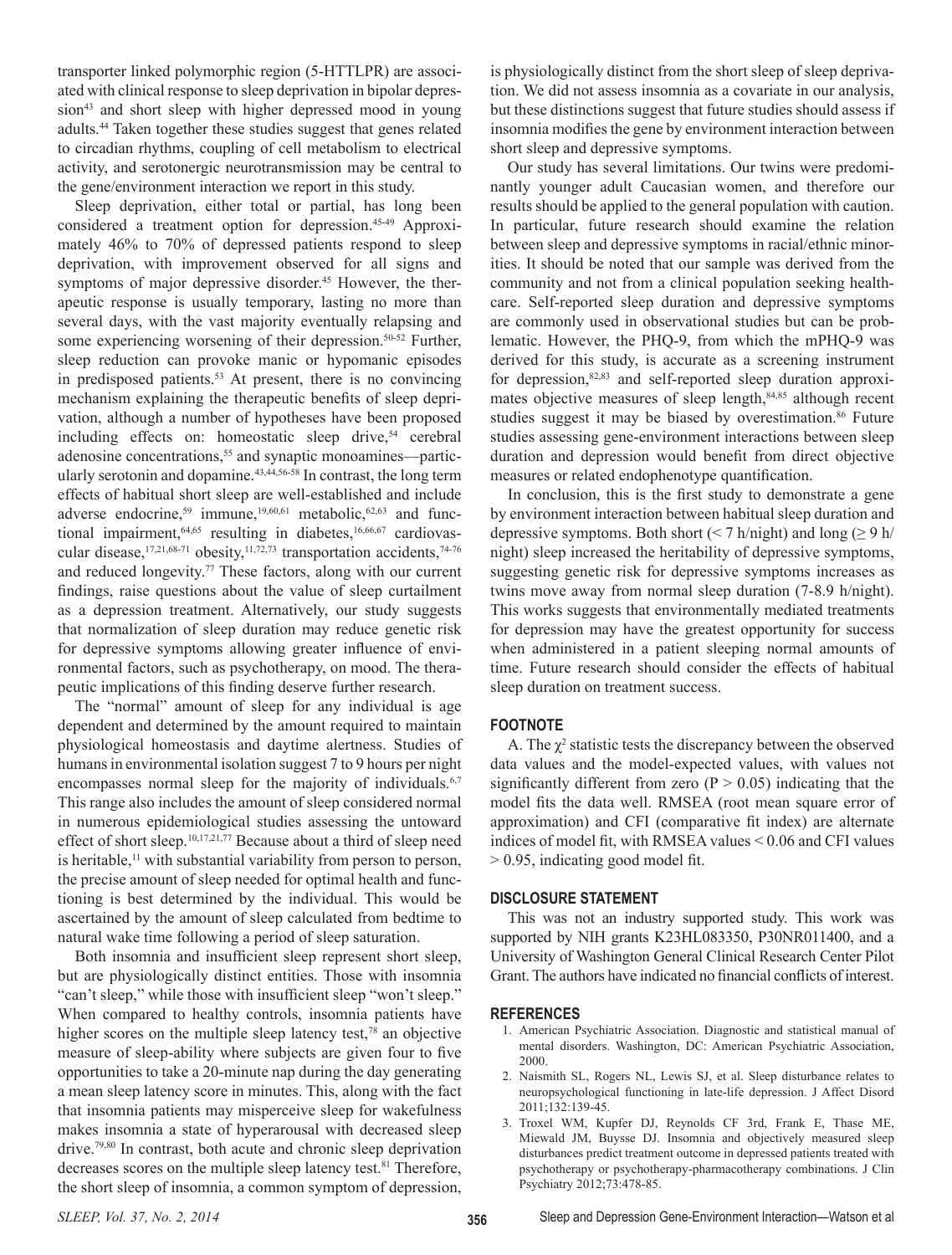- 4. Blasco-Fontecilla H, Alegria AA, Lopez-Castroman J, et al. Short selfreported sleep duration and suicidal behavior: A cross-sectional study. J Affect Disord 2011;133:239-46.
- 5. Lee YJ, Cho SJ, Cho IH, Kim SJ. Insufficient sleep and suicidality in adolescents. Sleep 2012;35:455-60.
- 6. Weitzman ED, Czeisler CA, Zimmerman JC, Ronda JM. Timing of REM and stages  $3 + 4$  sleep during temporal isolation in man. Sleep 1980;2:391-407.
- 7. Dijk DJ, Duffy JF, Czeisler CA. Age-related increase in awakenings: Impaired consolidation of NREM sleep at all circadian phases. Sleep 2001;24:565-77.
- 8. Partinen M, Kaprio J, Koskenvuo M, Putkonen P, Langinvainio H. Genetic and environmental determination of human sleep. Sleep 1983;6:179-85.
- 9. de Castro JM. The influence of heredity on self-reported sleep patterns in free-living humans. Physiol Behav 2002;76:479-86.
- 10. Watson NF, Buchwald D, Vitiello MV, Noonan C, Goldberg J. A twin study of sleep duration and body mass index. J Clin Sleep Med 2010;6:11-7.
- 11. Watson NF, Harden KP, Buchwald D, et al. Sleep duration and body mass index in twins: A gene-environment interaction. Sleep 2012;35:597-603.
- 12. Basner M, Fomberstein KM, Razavi FM, et al. American time use survey: Sleep time and its relationship to waking activities. Sleep 2007;30:1085-95.
- 13. Webb WB, Agnew HW. Are we chronically sleep deprived? Bull Psychonomic Soc 1975;6:47-8.
- 14. Gangwisch JE, Heymsfield SB, Boden-Albala B, et al. Sleep duration as a risk factor for diabetes incidence in a large U.S. Sample. Sleep 2007;30:1667-73.
- 15. Centers for Disease Control and Prevention. Short sleep duration among workers - United States, 2010. MMWR Morb Mortal Wkly Rep 2012;61:281-96.
- 16. Ayas NT, White DP, Al-Delaimy WK, et al. A prospective study of selfreported sleep duration and incident diabetes in women. Diabetes Care 2003;26:380-4.
- 17. Ayas NT, White DP, Manson JE, et al. A prospective study of sleep duration and coronary heart disease in women. Arch Intern Med 2003;163:205-9.
- 18. Dawson D, Reid K. Fatigue, alcohol and performance impairment. Nature 1997;388:235.
- 19. Irwin MR, Wang M, Campomayor CO, Collado-Hidalgo A, Cole S. Sleep deprivation and activation of morning levels of cellular and genomic markers of inflammation. Arch Intern Med 2006;166:1756-62.
- 20. De Jonghe S, Van Overmeire I, Poulton S, et al. Structure-activity relationship of short-chain sphingoid bases as inhibitors of sphingosine kinase. Bioorg Med Chem Lett 1999;9:3175-80.
- 21. Gottlieb DJ, Redline S, Nieto FJ, et al. Association of usual sleep duration with hypertension: The sleep heart health study. Sleep 2006;29:1009-14.
- 22. Watson NF. Stroke and sleep specialists: An opportunity to intervene? J Clin Sleep Med 2010;6:138-9.
- 23. Kendler KS, Neale MC, Kessler RC, Heath AC, Eaves LJ. Familial influences on the clinical characteristics of major depression: A twin study. Acta Psychiatr Scand 1992;86:371-8.
- 24. Watson NF, Goldberg J, Arguelles L, Buchwald D. Genetic and environmental influences on insomnia, daytime sleepiness, and obesity in twins. Sleep 2006;29:645-9.
- 25. Sandler M. Multiple facets of the heritability of major depressive disorder. Mind Matters: The Wesleyan Journal of Psychology 2007;2:57-69.
- 26. Torgersen S. The determination of twin zygosity by means of a mailed questionnaire. Acta Genet Med Gemellol (Roma) 1979;28:225-6.
- 27. Eisen S, Neuman R, Goldberg J, Rice J, True W. Determining zygosity in the vietnam era twin registry: An approach using questionnaires. Clin Genet 1989;35:423-32.
- 28. Cappuccio FP, Taggart FM, Kandala NB, et al. Meta-analysis of short sleep duration and obesity in children and adults. Sleep 2008;31:619-26.
- 29. Singh M, Drake CL, Roehrs T, Hudgel DW, Roth T. The association between obesity and short sleep duration: A population-based study. J Clin Sleep Med 2005;1:357-63.
- 30. Steptoe A, Peacey V, Wardle J. Sleep duration and health in young adults. Arch Intern Med 2006;166:1689-92.
- 31. Neale MC, Maes HHM. Methodology for genetics studies of twins and families. Dordrecht, The Netherlands: Kluwer Academic, 2004.
- 32. Purcell S. Variance components models for gene-environment interaction in twin analysis. Twin Res 2002;5:554-71.
- 33. Hu LT, Bentler PM. Cutoff criteria for fit indexes in covariance structure analysis: Conventional criteria versus new alternatives. Struct Equ Modeling 1999;6:1-55.
- 34. Nolen-Hoeksema S. Gender differences in depression. Curr Dir Psychol Sci 2001;10:173-6.
- 35. Yang Y. Is old age depressing? Growth trajectories and cohort variations in late-life depression. J Health Soc Behav 2007;48:16-32.
- 36. Allebrandt KV, Teder-Laving M, Akyol M, et al. Clock gene variants associate with sleep duration in two independent populations. Biol Psychiatry 2010;67:1040-7.
- 37. Evans DS, Parimi N, Nievergelt CM, et al. Common genetic variants in arntl and npas2 and at chromosome 12p13 are associated with objectively measured sleep traits in the elderly. Sleep 2013;36:431-46.
- 38. Landgraf D, Shostak A, Oster H. Clock genes and sleep. Pflugers Arch 2012;463:3-14.
- 39. He Y, Jones CR, Fujiki N, et al. The transcriptional repressor dec2 regulates sleep length in mammals. Science 2009;325:866-70.
- 40. Partonen T, Treutlein J, Alpman A, et al. Three circadian clock genes per2, arntl, and npas2 contribute to winter depression. Ann Med 2007;39:229-38.
- 41. Allebrandt KV, Amin N, Muller-Myhsok B, et al. A k(atp) channel gene effect on sleep duration: From genome-wide association studies to function in drosophila. Mol Psychiatry 2013;18:122-32.
- 42. Parsons MJ, Lester KJ, Barclay NL, Nolan PM, Eley TC, Gregory AM. Replication of genome-wide association studies (gwas) loci for sleep in the British g1219 cohort. Am J Med Genet B Neuropsychiatr Genet 2013;162:431-8.
- 43. Benedetti F, Serretti A, Colombo C, et al. Influence of a functional polymorphism within the promoter of the serotonin transporter gene on the effects of total sleep deprivation in bipolar depression. Am J Psychiatry 1999;156:1450-2.
- 44. Carskadon MA, Sharkey KM, Knopik VS, McGeary JE. Short sleep as an environmental exposure: A preliminary study associating 5-httlpr genotype to self-reported sleep duration and depressed mood in first-year university students. Sleep 2012;35:791-6.
- 45. Giedke H, Schwarzler F. Therapeutic use of sleep deprivation in depression. Sleep Med Rev 2002;6:361-77.
- 46. Leibenluft E, Wehr TA. Is sleep deprivation useful in the treatment of depression? Am J Psychiatry 1992;149:159-68.
- 47. Papadimitriou GN, Christodoulou GN, Katsouyanni K, Stefanis CN. Therapy and prevention of affective illness by total sleep deprivation. J Affect Disord 1993;27:107-16.
- 48. Pflug B, Tolle R. Therapie endogener depressionen durch schlafentzug. Nervenartz 1971;42:117-24.
- 49. Schulte W. Kombinierte psycho- und pharmakotherapie bei melancholikern. Basel: Karger, 1966.
- 50. Fahndrich E. Effects of sleep deprivation on depressed patients of different nosological groups. Psychiatry Res 1981;5:277-85.
- 51. Giedke H, Geilenkirchen R, Hauser M. The timing of partial sleep deprivation in depression. J Affect Disord 1992;25:117-28.
- 52. Gordijn M, Beersma D, Bouhuys N, Korte H, van den Hoofdakker R. A longitudinal study of sleep deprivation responses in depression; the variability is highly related to diurnal mood variability. Acta Neuropsychiatr 1995;7:58-60.
- 53. Wehr TA. Effects of wakefulness and sleep on depression and mania. Oxford: Oxford University Press, 1990.
- 54. Endo T, Schwierin B, Borbely AA, Tobler I. Selective and total sleep deprivation: Effect on the sleep EEG in the rat. Psychiatry Res 1997;66:97-110.
- 55. Demet EM, Chicz-Demet A, Fallon JH, Sokolski KN. Sleep deprivation therapy in depressive illness and parkinson's disease. Prog Neuropsychopharmacol Biol Psychiatry 1999;23:753-84.
- 56. Ebert D, Berger M. Neurobiological similarities in antidepressant sleep deprivation and psychostimulant use: A psychostimulant theory of antidepressant sleep deprivation. Psychopharmacology (Berl). 1998;140:1-10.
- 57. Neumeister A, Praschak-Rieder N, Hesselmann B, et al. Effects of tryptophan depletion in drug-free depressed patients who responded to total sleep deprivation. Arch Gen Psychiatry 1998;55:167-72.
- 58. Smeraldi E, Benedetti F, Barbini B, Campori E, Colombo C. Sustained antidepressant effect of sleep deprivation combined with pindolol in bipolar depression. A placebo-controlled trial. Neuropsychopharmacology.1999;20:380-5.